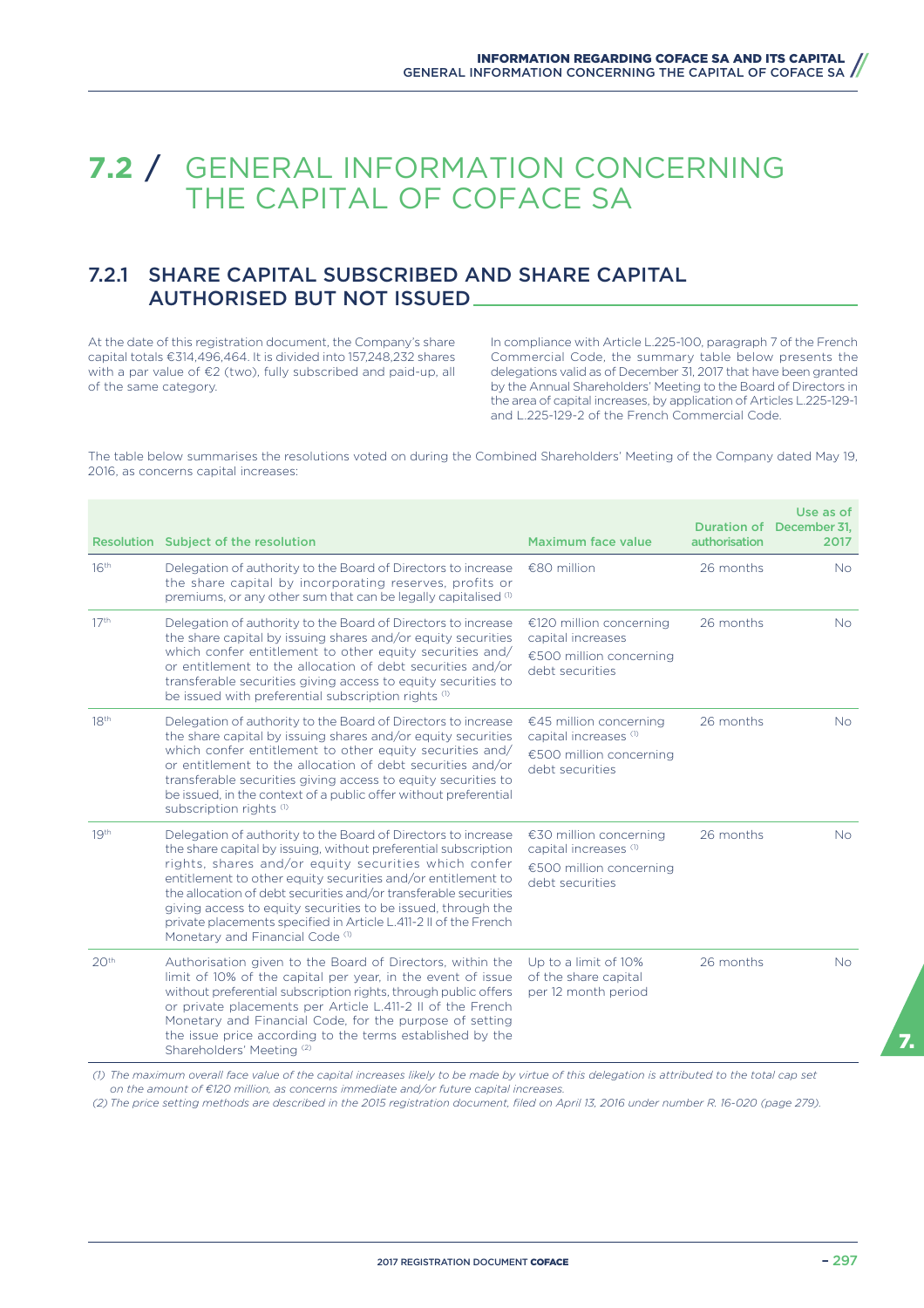|                  | Resolution Subject of the resolution                                                                                                                                                                                                                                                                                                                                                | Maximum face value                                                                                       | authorisation | Use as of<br>Duration of December 31.<br>2017 |
|------------------|-------------------------------------------------------------------------------------------------------------------------------------------------------------------------------------------------------------------------------------------------------------------------------------------------------------------------------------------------------------------------------------|----------------------------------------------------------------------------------------------------------|---------------|-----------------------------------------------|
| 21st             | Authorisation given to the Board of Directors to increase the<br>amount of issues with or without preferential subscription<br>rights $(1)$                                                                                                                                                                                                                                         | Limit prescribed by<br>applicable regulations<br>(to date, 15% of<br>the initial issue) $(1)$            | 26 months     | No.                                           |
| 22 <sub>nd</sub> | Delegation of authority to the Board of Directors to increase<br>the share capital by issuing shares and/or equity securities<br>which confer entitlement to other equity securities and/<br>or entitlement to the allocation of debt securities and/or<br>transferable securities giving access to equity securities<br>to be issued as compensation for contributions in kind (1) | €30 million concerning<br>capital increases <sup>(1)</sup><br>€200 million concerning<br>debt securities | 26 months     | No.                                           |

*(1) The maximum overall face value of the capital increases likely to be made by virtue of this delegation is attributed to the total cap set on the amount of €120 million, as concerns immediate and/or future capital increases.*

*(2) The price setting methods are described in the 2015 registration document, filed on April 13, 2016 under number R. 16-020 (page 279).*

The table below summarises the resolutions voted on during the Combined Shareholders' Meeting of the Company dated May 17, 2017, as concerns capital increases:

|                  | Resolution Subject of the resolution                                                                                                                                                                                                                               | Maximum face value          | authorisation | Use as of<br>Duration of December 31.<br>2017 |
|------------------|--------------------------------------------------------------------------------------------------------------------------------------------------------------------------------------------------------------------------------------------------------------------|-----------------------------|---------------|-----------------------------------------------|
| 20 <sup>th</sup> | Delegation of authority to the Board of Directors to increase<br>the share capital by issuing shares without preferential<br>subscription rights in favour of a specific category of<br>beneficiaries                                                              | $\epsilon$ 8 million $\Phi$ | 18 months     | No.                                           |
| 21st             | Delegation of authority to the Board of Directors to increase $\epsilon$ $\epsilon$ 8 million <sup>(1)</sup><br>the share capital by issuing, without preferential subscription<br>rights, shares of the Company reserved for members of a<br>company savings plan |                             | 26 months     | No.                                           |

*(1) The maximum overall face value of the capital increases likely to be made by virtue of this delegation is attributed to the total cap set on the amount of €120 million, as concerns immediate and/or future capital increases.*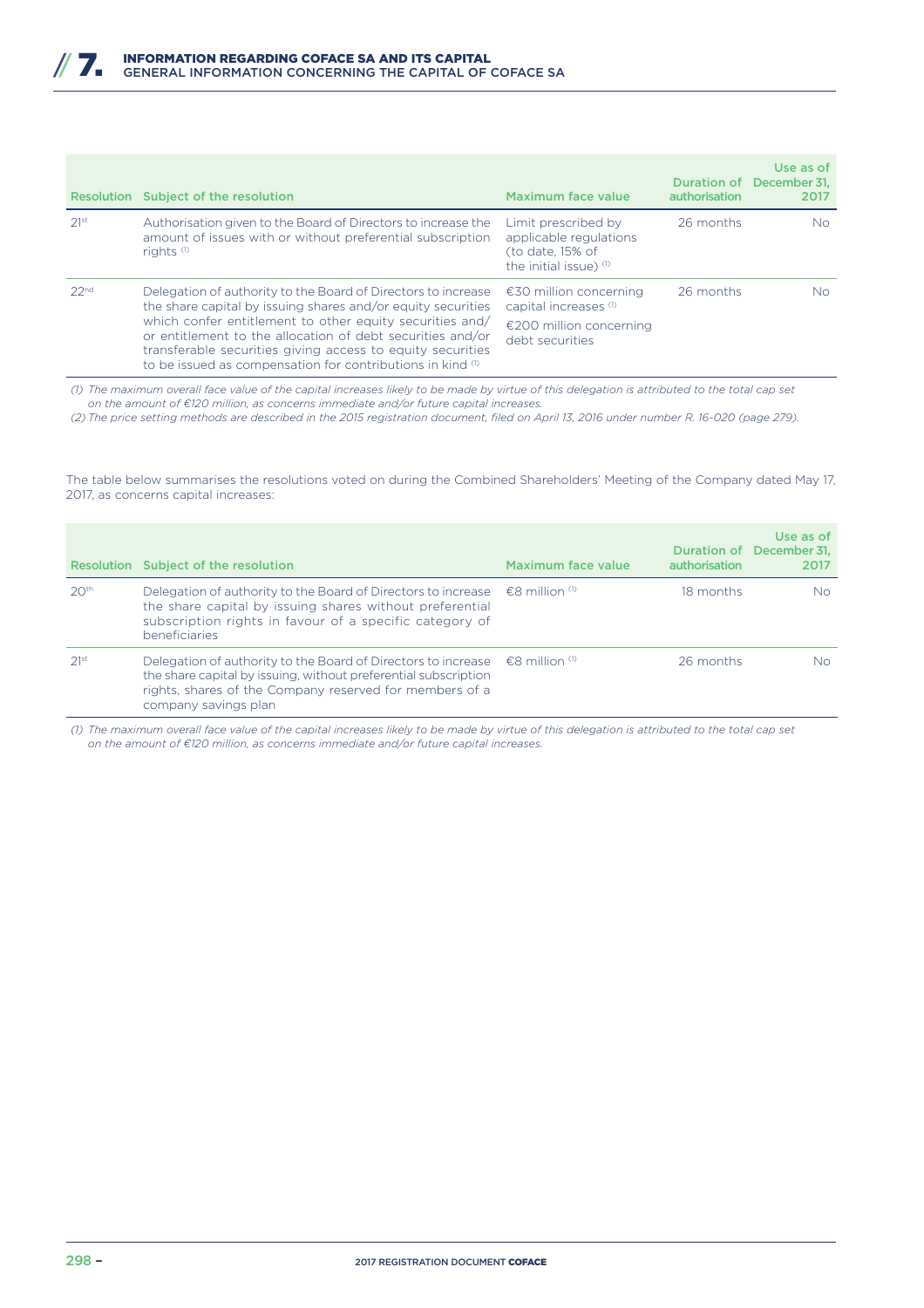### 7.2.2 SHARES NOT REPRESENTING CAPITAL

None.

### 7.2.3 INDEPENDENT CONTROL, HOLDING AND ACQUISITION OF TREASURY SHARES BY THE COMPANY

### Description of the 2017-2018 Buyback Programme

### **/** Introduction

It is recalled that the Combined Shareholders' Meeting of May 19, 2016, in its fifth (5<sup>th</sup>) resolution, had previously authorised the Board of Directors to trade in the shares of COFACE SA, under the 2016-2017 Share Buyback Programme, the main features of which were described in the description published on the Company's website and in the 2016 registration document.

The Company, listed on Euronext Paris – Compartment B –, wishes to continue with its Share Buyback Programme (the Programme), in accordance with the applicable regulation.

To this end, the Combined Shareholders' Meeting of May 17, 2017 again authorised, in its fifth (5<sup>th</sup>) resolution, the Board of Directors, who may in turn delegate this authority, under the legislative and regulatory conditions, to implement a new Programme concerning the Company's shares (ISIN code FR0010667147). This Programme would replace the existing programme set up by the Combined Shareholders' Meeting of May 19, 2016.

### **/** Main features of the 2017-2018 Buyback Programme

### *Date of the Annual Shareholders' Meeting that authorised the Programme*

The 2017-2018 Programme was authorised by the Combined Shareholders' Meeting of May 17, 2017, in its fifth (5<sup>th</sup>) resolution.

The Board of Directors meeting of July 27, 2017, pursuant to the authority granted to it by the Combined Shareholders' Meeting of May 17, 2017, in its fifth (5<sup>th</sup>) resolution, authorised COFACE SA, who may in turn delegate this authority to the Chief Executive Officer, to trade the Company's shares through the "2017-2018 Share Buyback Programme", the main features of which are described below.

### *Breakdown of equity securities held as at December 31, 2017 by objective*

At December 31, 2017, COFACE SA held 0.33% of its own share capital, representing 522,829 ordinary shares. On that date, the number of shares held could be broken down by objective as follows:

|              | <b>Objectives</b>                                                                                                                                                                                                                                                          | Number of<br>shares held |
|--------------|----------------------------------------------------------------------------------------------------------------------------------------------------------------------------------------------------------------------------------------------------------------------------|--------------------------|
| a)           | ensure liquidity and boost the market for the Company's stock through an investment service<br>provider acting independently within the context of a liquidity contract, in compliance<br>with the charter of ethics recognised by the French Financial Markets Authority; | 126.429                  |
| b)           | allocate shares to corporate officers and to the employees of the Company and of other Group<br>entities, and in particular as part of:                                                                                                                                    |                          |
|              | (1) employee profit-sharing schemes,                                                                                                                                                                                                                                       | ∩                        |
|              | (2) any stock options plan of the Company, pursuant to the provisions of Article L.225-177<br>et seq. of the French Commercial Code,                                                                                                                                       | ∩                        |
|              | (3) any savings plan in accordance with Articles L.3331-1 et seg. of the French Labour Code, or                                                                                                                                                                            |                          |
|              | (4) any bonus share award plan pursuant to the provisions of Article L.225-197-1 et seg.<br>of the French Commercial Code:                                                                                                                                                 | 396,400                  |
|              | additionally, perform all hedge operations relating to these operations, under the conditions provided<br>for by the market authorities, and at the times to be determined by the Board of Directors or person<br>acting by delegation of the Board of Directors.          |                          |
| <b>TOTAL</b> |                                                                                                                                                                                                                                                                            | 522.829                  |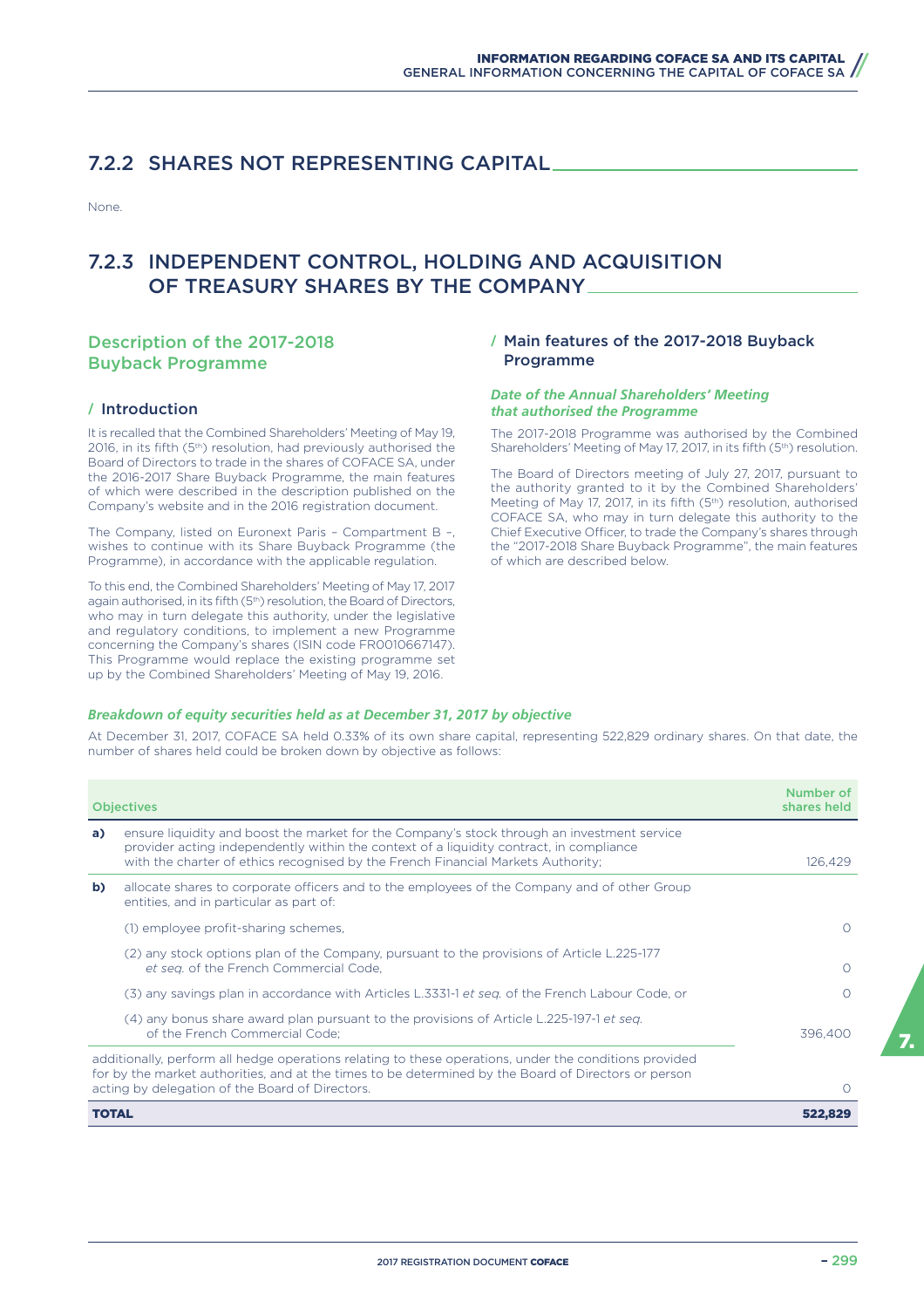#### *Objectives of the 2016-2017 Share Buyback Programme*

The Company's shares may be purchased and sold, on the decision of the Board of Directors, in order to:

Authorised objectives **a)** ensure liquidity and boost the market for the Company's stock through an investment service provider acting independently within the context of a liquidity contract, in compliance with the charter of ethics recognised by the French Financial Markets Authority;

**b)** allocate shares to corporate officers and to the employees of the Company, and in particular as part of:

(1) employee profit-sharing schemes,

- (2) any stock options plan of the Company, pursuant to the provisions of Article L.225-177 *et seq.* of the French Commercial Code,
- (3) any savings plan in accordance with Articles L.3331-1 *et seq.* of the French Labour Code, or
- (4) any bonus share award plan pursuant to the provisions of Article L.225-197-1 *et seq.* of the French Commercial Code; additionally, perform all hedge operations relating to these operations, under the conditions provided for by the market authorities, and at the times to be determined by the Board of Directors or person acting by delegation of the Board of Directors;
- **c)** remit the Company's shares when exercising the rights attached to securities entitling bearers through reimbursement, conversion, trade, presentation of a warrant or in any other manner to the allocation of the Company's shares pursuant to the current regulations; additionally, perform all hedging operations relating to these operations, under the conditions provided for by the market authorities and at the times to be determined by the Board of Directors or person acting by delegation of the Board of Directors;
- **d)** keep the Company's shares and subsequently remit them as payment or trade within the context of any external growth operations;
- **e)** cancel all or part of the stock thus purchased;
- **f)** implement all market practices accepted by the French Financial Markets Authority and, more generally, perform all operations in compliance with current regulations, in particular, the provisions of (EU) Regulation No. 596/2014 of the European Parliament and Council of April 16, 2014 on market abuse (regulation on market abuse).

### *Maximum share of the capital, maximum number, maximum purchase price and characteristics of the securities that COFACE SA plans on acquiring*

#### Securities concerned

The Company's ordinary shares admitted to trading on Euronext Paris:

| Market profile |                                                                                |
|----------------|--------------------------------------------------------------------------------|
| <b>Trading</b> | Euronext Paris (compartment B), eligible for deferred settlement service (SRD) |
| ISIN code      | FR0010667147                                                                   |
| Reuters code   | COFA, PA                                                                       |
| Bloomberg code | COFA FP                                                                        |

#### Maximum share of the capital

The Board of Directors may authorise, with the power to further delegate under the legal and regulatory conditions, in compliance with the provisions of Article L.225-209 *et seq*. of the French Commercial Code, to purchase, in one or more instances and at the times to be determined by it, a number of the Company's shares that may not exceed:

- ◆ 10% of the total number of shares composing the share capital at any time whatsoever; or
- ◆ 5% of the total number of shares composing the share capital, if they are shares acquired by the Company with a view to keeping them and transferring them as payment or exchange within the context of a merger, spin-off or contribution.

These percentages apply to a number of shares adjusted, where appropriate, according to the operations that could impact the share capital subsequent to the Shareholders' Meeting of May 17, 2017.

### Maximum number

COFACE SA undertakes, as required by law, not to exceed the holding limit of 10% of its capital; for information purposes, this corresponds to 15,724,823 shares at December 31, 2017.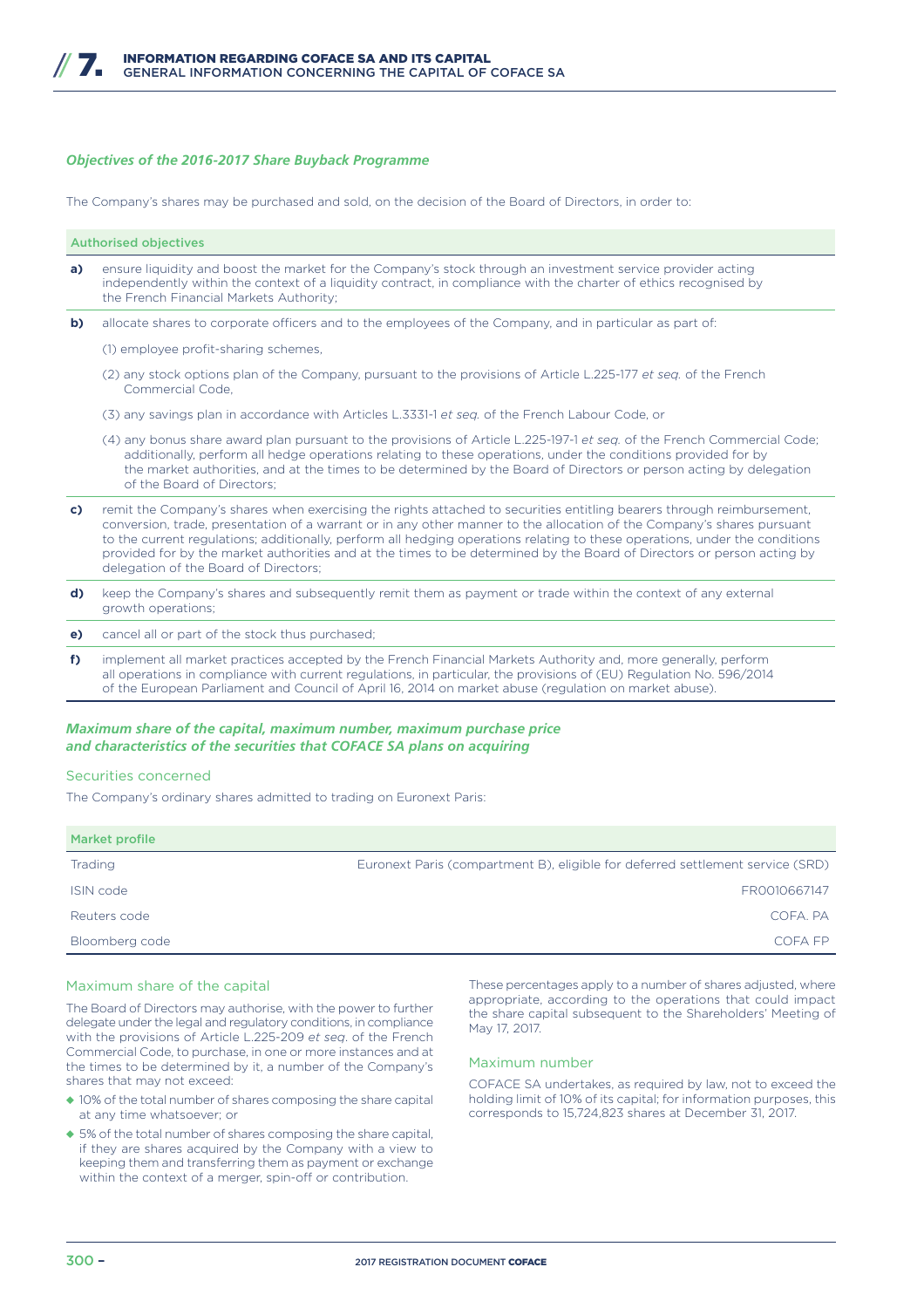#### Maximum purchase price

In accordance with the fifth (5<sup>th</sup>) resolution proposed and accepted by the Combined Shareholders' Meeting of May 17, 2017, the maximum purchase price per unit cannot exceed €12 per share, excluding costs.

The Board of Directors may nevertheless, for operations involving the Company's capital, particularly a modification of the par value of the share, a capital increase by incorporation of reserves following the creation and allocation of bonus shares, a stock split or reverse stock split, adjust the aforementioned maximum purchase price in order to take into account the impact of these operations on the value of the Company's stock.

#### Other information

The acquisition, disposal or transfer of these shares may be completed and paid for by all methods authorised by the current regulations, on a regulated market, multilateral trading system, a systematic internaliser or over the counter, in particular through the acquisition or disposal of blocks of shares, using options or other derivative financial instruments or warrants or, more generally, securities entitling their bearers to shares of the Company, at the times that the Board of Directors will determine.

The Board of Directors shall have all powers, which they may in their turn delegate in compliance with legislative and regulatory conditions, in order to proceed with the permitted reallocation of repurchased shares in view of one of the objectives of the programme, to one or more of its other objectives, or even with their disposal, on or off the market, in accordance with applicable legislative and regulatory provisions.

#### *Duration of the Buyback Programme*

In accordance with the fifth (5<sup>th</sup>) resolution proposed and accepted by the Combined Shareholders' Meeting of May 17, 2017, this Programme will have a maximum duration of eighteen (18) months as from the said meeting and may therefore be continued up to November 16, 2018 (inclusive) at the latest or until the date of its renewal by an Annual Shareholders' Meeting held before that date.

This authorisation ends the authorisation granted by the fifth (5<sup>th</sup>) resolution adopted by the Annual Shareholders' Meeting of May 19, 2016.

### Liquidity Agreement

Since July 2014, the Company has entrusted Natixis with the implementation of a liquidity agreement in accordance with the code of ethics established by AMAFI. The Group allocated five million euros (€5,000,000.00) to the liquidity account for the purposes of the agreement, which was valid for a period of twelve (12) months subject to tacit renewal. A withdrawal of two million euros (€2,000,000.00) was made on November 6, 2017.

Under this agreement, in financial year 2017 the Company purchased 2,475,174 treasury shares and sold 2,500,804 treasury shares. At December 29, 2017, the liquidity agreement comprised the following resources: 126,429 COFACE SA securities and €1,632,188.50.

The table below shows the changes in share purchases and sales in 2017:

|              | <b>Liquidity Agreement</b>       |                                               |                          |                                           |              |  |  |
|--------------|----------------------------------|-----------------------------------------------|--------------------------|-------------------------------------------|--------------|--|--|
| <b>Date</b>  | Number of<br>shares<br>purchased | Average<br>purchase<br>price (in $\epsilon$ ) | Number of<br>shares sold | Average<br>sale<br>price (in $\epsilon$ ) | <b>TOTAL</b> |  |  |
| January      | 225,862                          | €6.25                                         | 160,120                  | €6.30                                     | 217,801      |  |  |
| February     | 160,832                          | €6.48                                         | 288,453                  | €6.50                                     | 90,180       |  |  |
| March        | 296,041                          | €7.14                                         | 257,159                  | €7.17                                     | 129,062      |  |  |
| April        | 224,801                          | €7.04                                         | 209,052                  | €7.13                                     | 144,811      |  |  |
| May          | 212,295                          | €7.18                                         | 230,256                  | €7.22                                     | 126,850      |  |  |
| June         | 146,122                          | €8.15                                         | 210,363                  | €7.75                                     | 62,609       |  |  |
| July         | 211,465                          | €8.30                                         | 142,152                  | €8.30                                     | 131,922      |  |  |
| August       | 168,209                          | €8.06                                         | 200,227                  | €8.14                                     | 99,904       |  |  |
| September    | 156,055                          | €8.53                                         | 238,806                  | €8.56                                     | 17,153       |  |  |
| October      | 290,242                          | €9.36                                         | 200,166                  | €9.39                                     | 107,229      |  |  |
| November     | 169,087                          | €9.16                                         | 197,075                  | €9.18                                     | 79,241       |  |  |
| December     | 214,163                          | €9.06                                         | 166,975                  | €9.12                                     | 126,429      |  |  |
| <b>TOTAL</b> | 2,475,174                        | €7.88                                         | 2,500,804                | €7.83                                     |              |  |  |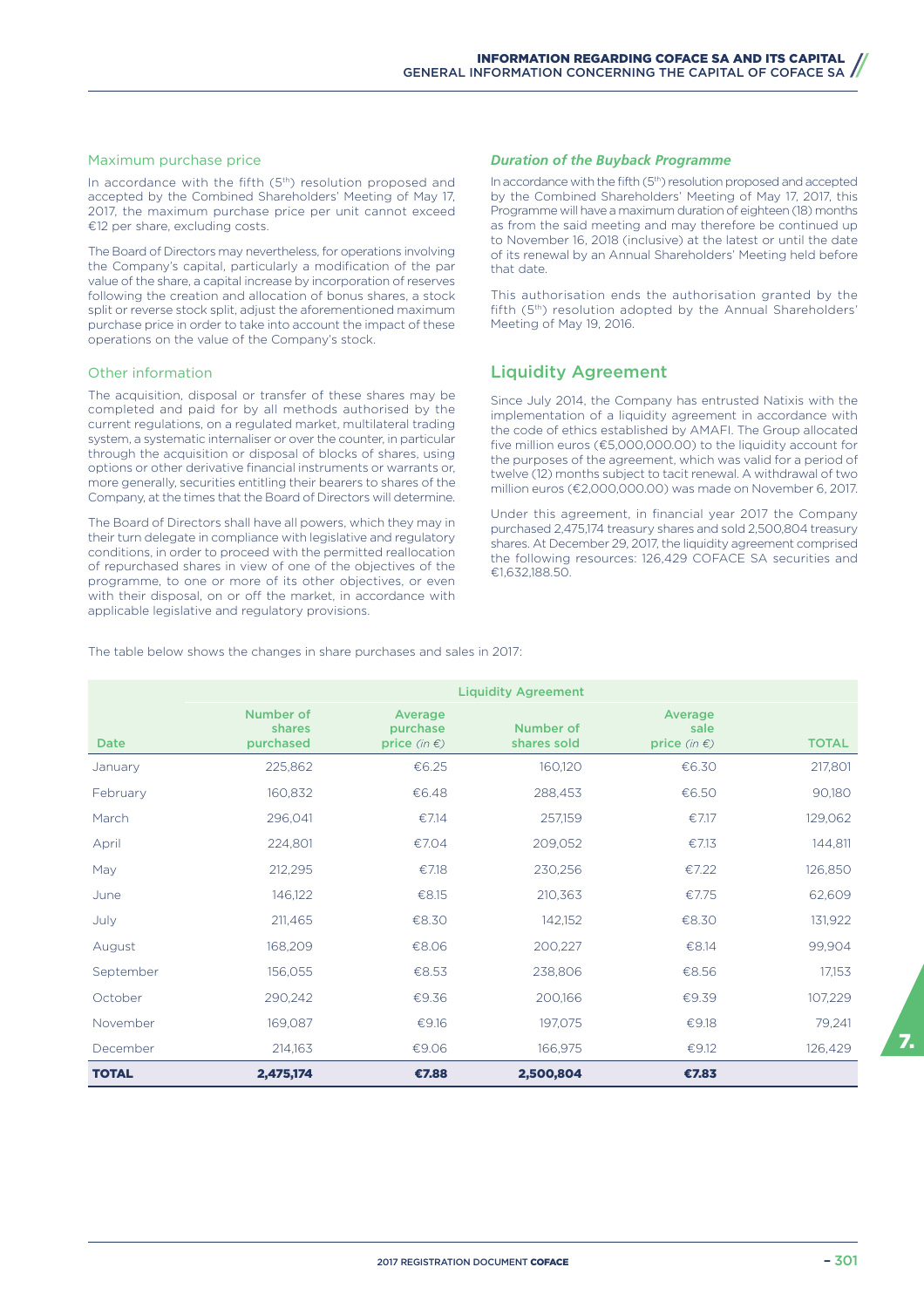### Treasury share transactions

For financial year 2017, the Company bought 204,449 treasury shares, corresponding to 0.13% of its share capital. The share purchase mandates for 2017 were entered into with Kepler Cheuvreux, to buy securities in view of their allocation under the bonus share allocation referred to as the Long-Term Incentive Plan (LTIP) – see Section 2.3.1 "Compensation policy".

The history of bonus share allocations under the LTIPs put in place by the Company since 2014 is presented in Section 2.3.12.

It must be noted that since the performance conditions were not met, none of the shares allocated under the LTIP 2014 and the LTIP 2015 were delivered on the final vesting dates, *i.e.* on July 1, 2017 (for the LTIP 2014) and February 18, 2018 (for the LTIP 2015).

The table below shows the change in treasury share purchase mandates:

|                          |        | Treasury share purchase mandate |                                                                                | <b>Number</b>            | Average                      |                              |  |
|--------------------------|--------|---------------------------------|--------------------------------------------------------------------------------|--------------------------|------------------------------|------------------------------|--|
| <b>Buyback Programme</b> | Yes/No | <b>Service Provider</b>         | <b>Date</b>                                                                    | of shares<br>purchased   | purchase price<br>$(in \in)$ | <b>Total</b><br>$(in \in)$   |  |
| 2014-2015                | No.    | n/a                             | n/a                                                                            | ٠                        | -                            |                              |  |
| 2015-2016                | Yes    | <b>Natixis</b>                  | Jul. 31, 2015<br>to Sept. 15, 2015                                             | 235.220                  | €8.98                        | 2.112.468.45                 |  |
| 2016-2017                | No.    | n/a                             | n/a                                                                            | $\overline{\phantom{a}}$ |                              |                              |  |
| 2017-2018                | Yes    | Kepler Cheuvreux                | i) Jul. 31, 2017<br>to Sept. 30, 2017<br>ii) Nov. 17, 2017<br>to Jan. 17, 2018 | 81.409<br>132.806*       | €7.94<br>€8.97               | €646.061.31<br>€1.191.254.71 |  |

*\* 204,449 shares at €8.56 were purchased at December 31, 2017. At the finalisation of the mandate (January 17, 2018), 9,766 additional shares at €8.98 were purchased.*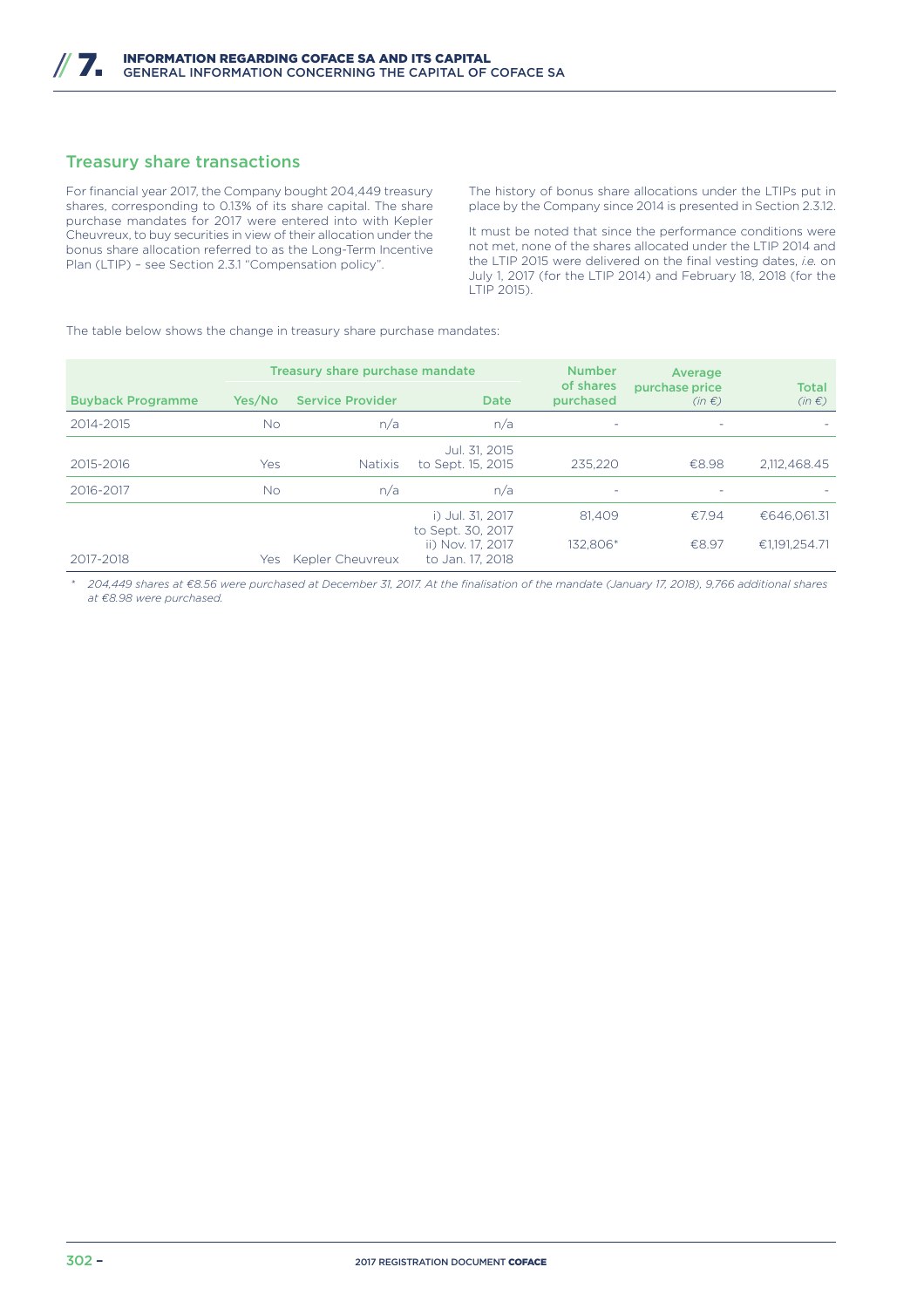The table below shows the change in treasury share distributions:

|                                                         | LTIP          |               |               |               | <b>Exceptional</b>                |
|---------------------------------------------------------|---------------|---------------|---------------|---------------|-----------------------------------|
| Plan                                                    | 2014          | 2015          | 2016          | 2017          | bonus shares<br>$2014$ $^{\circ}$ |
| <b>Chief Executive Officer</b>                          | 21,635        | 31,544        | 50,000        | 60,000        | 43,269                            |
| <b>Executive Committee</b>                              | 57,207        | 75,256        | 141,977       | 179,628       | $\Omega$                          |
| Other beneficiaries                                     | $\circ$       | $\circ$       | 110,219       | 126,518       | $\circ$                           |
| <b>TOTAL NUMBER OF BONUS SHARES ALLOCATED</b>           | 78,842        | 106,800       | 302,196       | 366,146       | 43,269                            |
| <b>OVERALL SHARE PACKAGE</b>                            | 78,842        | 113,109       | 399,932       | 405,318       | 43,269                            |
| • Non-allocated shares                                  | $\Omega$      | 6,309         | 69,341        | 4.772         |                                   |
| $\triangle$ Performance units (2)                       | $\circ$       | $\circ$       | 28,395        | 34,400        |                                   |
| Authorisation to award bonus shares                     |               |               |               |               |                                   |
| Date of Shareholders' Meeting                           | Jun. 02. 2014 | Jun. 02. 2014 | May 19, 2016  | May 19, 2016  | Jun. 02, 2014                     |
| Date of the Board of Directors' meeting (delegation)    | Jun. 26, 2014 | Feb. 17, 2015 | Nov. 03, 2016 | Feb. 8, 2017  | Jun. 26, 2014                     |
| Allocation date                                         | Jun. 26, 2014 | Feb. 17, 2015 | Nov. 03, 2016 | Feb. 8, 2017  | Jun. 26, 2014                     |
| Share vesting date                                      | Jul. 01, 2017 | Feb. 18, 2018 | Nov. 04, 2019 | Feb. 9, 2020  | Jul. 01, 2016                     |
| End-date of the retention period (availability)         | Jul. 01, 2019 | Feb. 18, 2020 | n/a           | n/a           | Jul. 01, 2018                     |
| Shares vested and to be held                            | O             | $\Omega$      | n/a           | n/a           | 43,269                            |
| Shares to be cancelled                                  | 78,842        | 106,800       | n/a           | n/a           | $\Omega$                          |
| <b>Buyback Programme</b>                                |               |               |               |               |                                   |
| Date of Shareholders' Meeting                           | Jun. 02, 2014 | May 18, 2015  | May 19, 2016  | May 17, 2017  | Jun. 02, 2014                     |
| Date of the Board of Directors' meeting<br>(delegation) | Jun. 26, 2014 | Jul. 29, 2015 | Jul. 27, 2016 | Jul. 27, 2017 | Jun. 26, 2014                     |
| Date of purchase mandate 1                              | n/a           | Jul. 31, 2015 | n/a           | Jul. 31, 2017 | n/a                               |
| Number of shares                                        | n/a           | 235,220       | n/a           | 81,409        | n/a                               |
| Date of purchase mandate 2                              | n/a           | n/a           | n/a           | Nov. 17, 2017 | n/a                               |
| Number of shares                                        | n/a           | n/a           | n/a           | 132,806       | n/a                               |

*(1) Note: 43,269 shares were purchased by Jean-Marc Pillu, former Group executive o\cer, as part of an exceptional compensation linked to the stock market listing on July 1, 2016.*

*(2) The Company awards performance units instead of bonus shares if the arrangement of bonus share awards appears complex or non-relevant with regard to the applicable legislation in the beneficiary country. These units are indexed on the share price and subject to the same presence and performance conditions as the bonus shares but are valued and paid in cash at the end of the vesting period.*

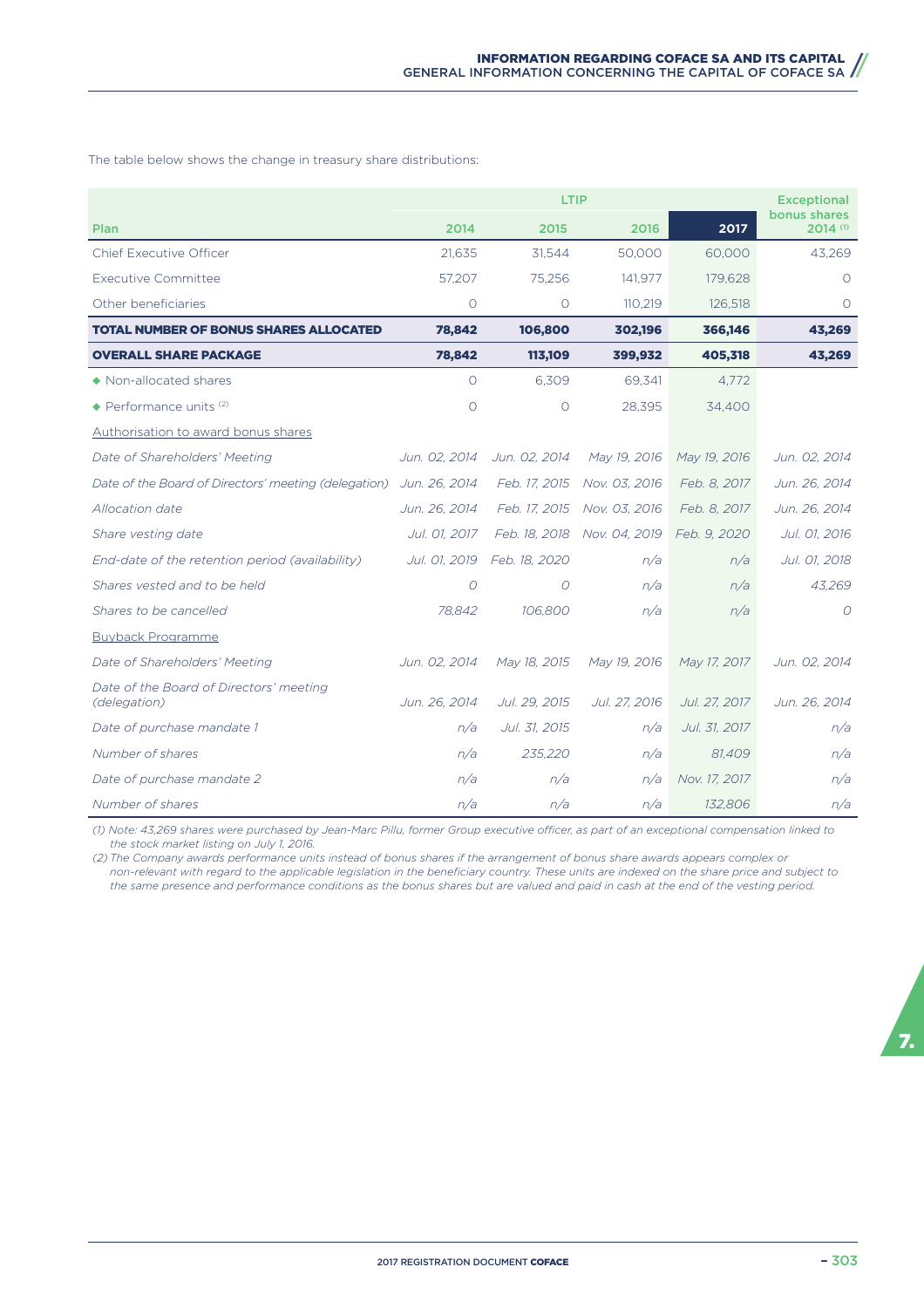### Independent holding – Summary

The Shareholders' Meeting authorised the 2017-2018 share buyback programme on May 17, 2017, and the implementation was decided by the Board of Directors on July 27, 2017.

The treasury shares represent a total of 0.33% of the Company's capital, *i.e.,* 522,829 shares at December 31, 2017 *versus* 344,010 shares at December 31, 2016. The aggregate par value totalled €1,045,658 (the share has a par value of €2 – see Section 7.2.8 "History of capital").

|                  |                                     |                   | <b>Total treasury shares</b> |                                |                |
|------------------|-------------------------------------|-------------------|------------------------------|--------------------------------|----------------|
| <b>Date</b>      | <b>Total Liquidity</b><br>Agreement | <b>Total LTIP</b> | Total                        | % Number of<br>capital shares* | Voting rights* |
| At Dec. 31, 2017 | 126.429                             | 396,400           | 522.829                      | 0.33%                          | 156.725.403    |

*\* Number of capital shares = 157,248,232.*

### 7.2.4 OTHER INSTRUMENTS GIVING ACCESS TO EQUITY

Issuance of share subscription warrants:

On February 9, 2016, by virtue of the use of the delegations of authority granted by the Shareholders' Meeting decided by the Board of Directors on December 15, 2015, Coface arranged with BNP Paribas Arbitrage a contingent capital line of €100 million, for a three-year term (which may be reduced to two years at the discretion of Coface), available in one tranche and which can be exercised should certain extreme events occur.

The contingent capital line supplements the existing capital management and solvency tools by offering an effective and competitive solution in terms of costs (annual commission of 0.50%). It is part of a conservative capital management strategy in connection with pillar 2 of Solvency II and allows the Group to reinforce its financial strength to protect its business against extreme risks.

# 7.2.5 CONDITIONS GOVERNING ANY RIGHT OF ACQUISITION AND/OR ANY OBLIGATION ATTACHED TO THE SUBSCRIBED, BUT NOT PAID-UP CAPITAL

None.

# 7.2.6 SHARE CAPITAL OF ANY COMPANY IN THE GROUP THAT IS THE SUBJECT OF AN OPTION OR AGREEMENT PROVIDING THAT IT IS PLACED UNDER AN OPTION

None.

### 7.2.7 PLEDGE, GUARANTEES AND SURETIES GRANTED ON THE COMPANY'S SHARE CAPITAL

At the date of this registration document, the shares comprising the Company's capital are not the subject of any pledge, guarantee or surety.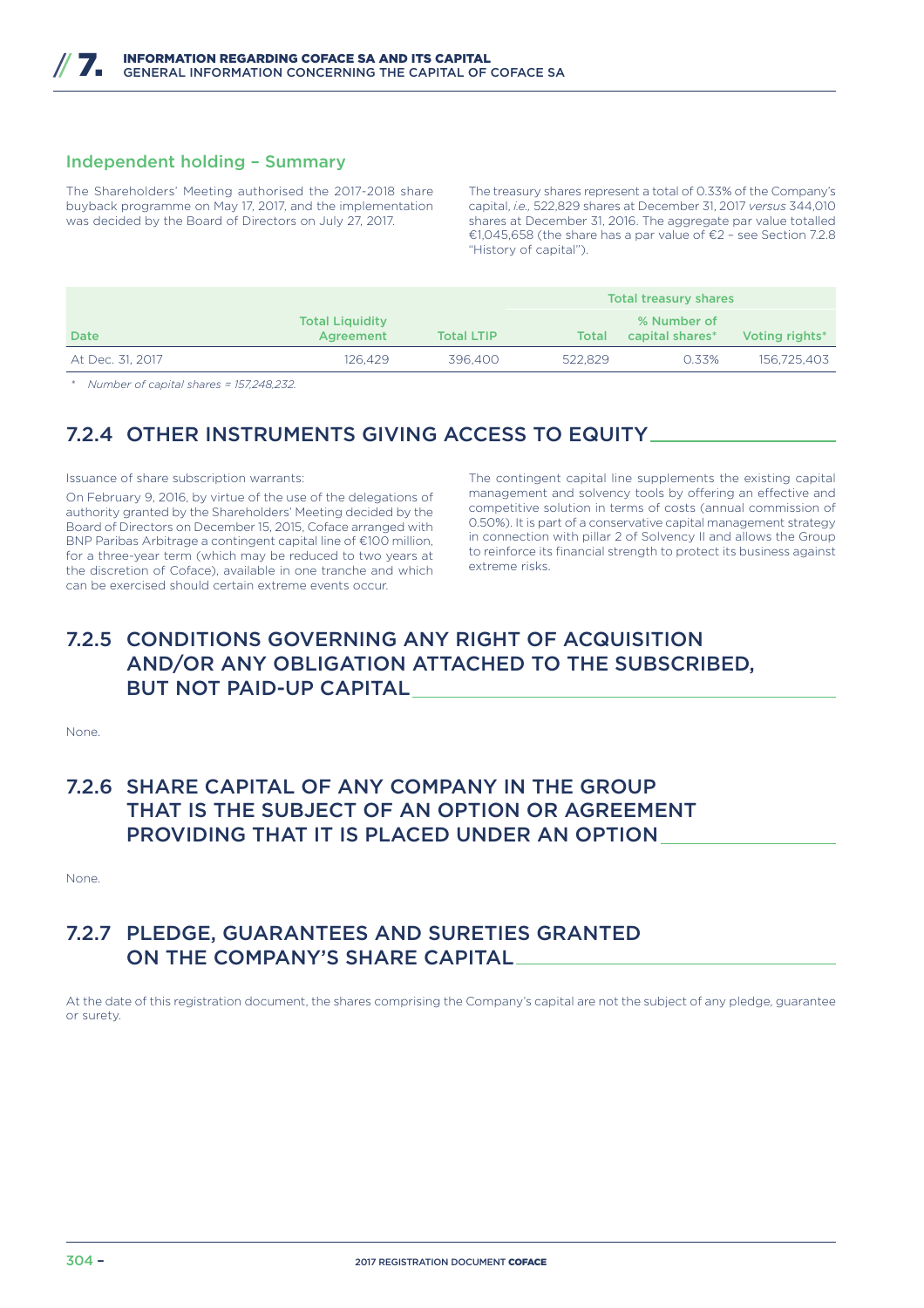# 7.2.8 HISTORY OF CAPITAL

The changes below occurred in the Company's share capital in the last four years:

- ◆ in 2014, during the setup of an employee share ownership plan, the share capital was increased by €3,385,616, €2,034,625 of which was allocated to share capital and the balance to the "Share premium" account;
- ◆ in 2016, the share capital was reduced from €471,744,696 to €314,496,464 by lowering the par value of each share from €5 to €2. The sum of €471,744,696, corresponding to the amount of the capital reduction, was allocated to a non-distributable "share premium" sub-account.

# 7.2.9 TRANSACTIONS CARRIED OUT BY PERSONS WITH EXECUTIVE RESPONSIBILITIES

Executives, the persons acting on their behalf, and persons related to them, are required by the regulation to disclose to the AMF any transactions in excess of a cumulative amount of €20,000 per civil year that they make involving COFACE SA shares and debt securities and financial instruments linked to them, and to provide a copy of this disclosure to the Company.

In all, Xavier Durand acquired 25,900 company shares in fiscal 2016 and 2017.

The table below presents a summary of the transactions mentioned in Article L.621-18-2 of the French Monetary and Financial Code carried out by Xavier Durand in 2017.

In the aggregate, Mr Xavier Durand purchased 25,900 shares of the Company over financial years 2016 and 2017.

| Date of the transaction | <b>Number</b><br>of shares<br>purchased | Unit purchase<br>price of<br>the share (in $\epsilon$ ) | <b>Total</b><br>amount<br>$(in \in)$ |
|-------------------------|-----------------------------------------|---------------------------------------------------------|--------------------------------------|
| February 9              | 1,500                                   | 6.05                                                    | 9,075                                |
| February 10             | 1,000                                   | 6.20                                                    | 6,200                                |
| February 13             | 800                                     | 6.29                                                    | 5,032                                |
| March 9                 | 1,000                                   | 7.15                                                    | 7,150                                |
| April 28                | 1,300                                   | 7.17                                                    | 9,321                                |
| May 16                  | 1,000                                   | 7.20                                                    | 7,200                                |
| <b>May 22</b>           | 1,000                                   | 7.00                                                    | 7,000                                |
| May 25                  | 1,000                                   | 7.18                                                    | 7,180                                |
| October 26              | 1,000                                   | 9.26                                                    | 9,260                                |
| October 30              | 1,000                                   | 9.40                                                    | 9,400                                |
| November 3              | 800                                     | 9.23                                                    | 7,384                                |
| November 22             | 1,000                                   | 8.98                                                    | 8,980                                |
|                         | 12,400                                  | $7.51*$                                                 | 93,182                               |

*\* Average purchase price in euros.*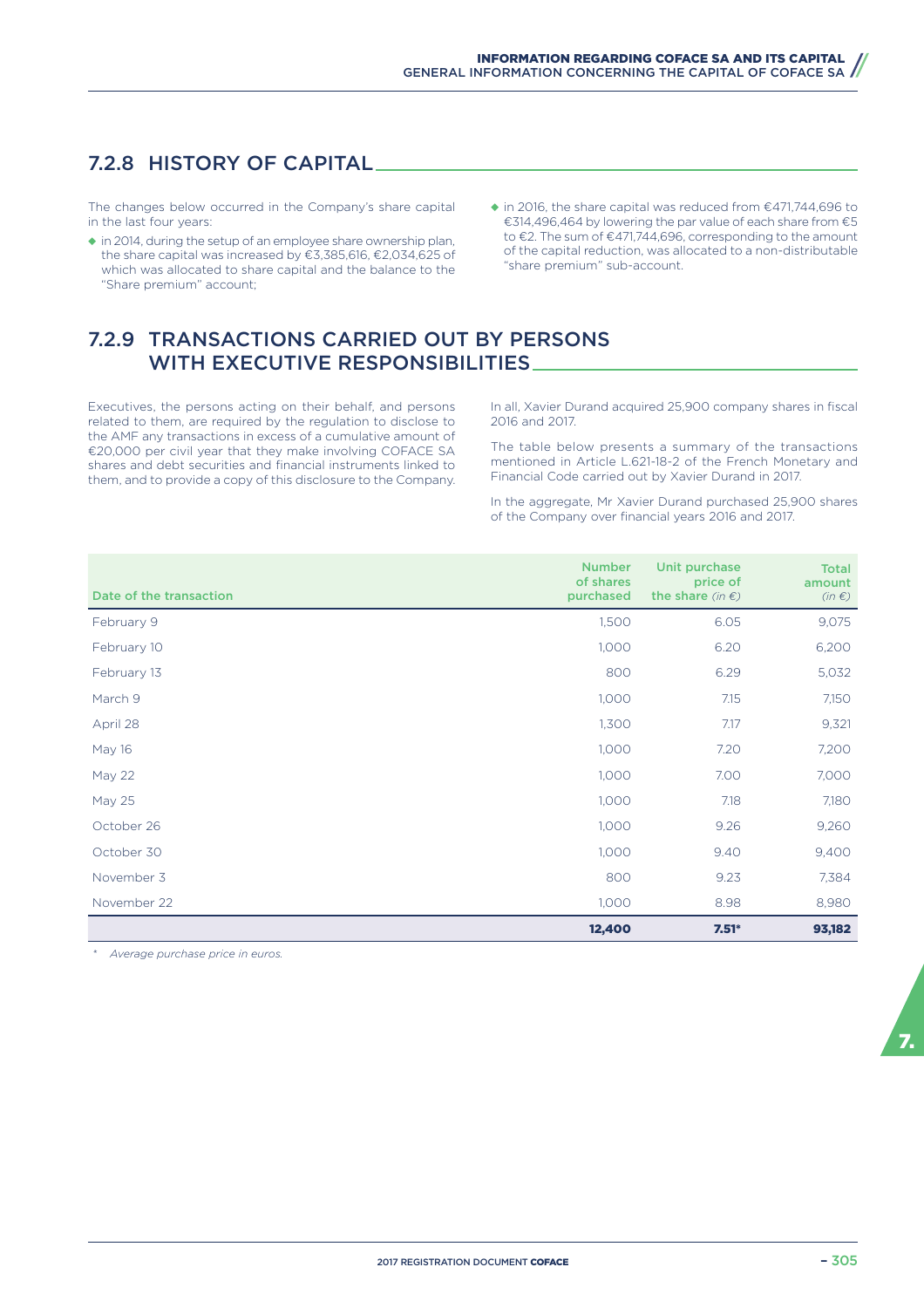# **7.3** / DISTRIBUTION OF CAPITAL AND VOTING RIGHTS

# 7.3.1 DISTRIBUTION OF CAPITAL

The table below breaks down the evolution of capital and voting rights of the Company over the last three years:

|                                                                                     | At Dec. 31, 2017 |        |                         |        | As of Dec. 31, 2016 | As of Dec. 31, 2015     |               |                         |
|-------------------------------------------------------------------------------------|------------------|--------|-------------------------|--------|---------------------|-------------------------|---------------|-------------------------|
|                                                                                     | <b>Shares</b>    | %      | <b>Voting</b><br>rights | %      | <b>Shares</b>       | <b>Voting</b><br>rights | <b>Shares</b> | <b>Voting</b><br>rights |
| <b>Natixis</b>                                                                      | 64,853,881       | 41.24% | 64.853.881              | 41.38% | 64,853,881          | 64,853,881              | 64.853.870    | 64,853,870              |
| Employees                                                                           | 376.537          | 0.24%  | 376.537                 | 0.24%  | 383.618             | 383.618                 | 378.937       | 378.937                 |
| Public                                                                              | 91.494.985       | 58.19% | 91.494.985              | 58.38% | 91.666.723          | 91.666.723              | 91.718.823    | 91,718,823              |
| Independent holding<br>(liquidity agreement)<br>and treasury share<br>transactions) | 522.829          | 0.33%  | $\Omega$                | 0.00%  | 344.010             | O                       | 296.591       | O                       |
| Other                                                                               |                  |        |                         |        | $\circ$             | $\circ$                 | 11            | 11                      |
| <b>TOTAL</b>                                                                        | 157.248.232      | 100%   | 156.725.403             | 100%   | 157,248,232         | 156,904,222             | 157,248,232   | 156,951,641             |

### 7.3.2 VOTING RIGHTS OF THE MAJORITY SHAREHOLDER

Natixis does not have any specific voting rights.

# 7.3.3 DECLARATION RELATING TO THE COMPANY'S CONTROL BY THE MAJORITY SHAREHOLDER

At the date of this registration document, the Company is controlled by Natixis.

In an effort to maintain transparency and inform the public, the Company established a set of measures which are in particular motivated by the recommendations of the AFEP-MEDEF Code.

The Company in particular established an Audit Committee and an Appointments and Compensation Committee, mainly composed of independent directors, in order to prevent conflicts of interest and to ensure that control by the controlling shareholder is not abusive (see Section 2.1.7 "Specialised committees, emanations of the Board of Directors").

# 7.3.4 CROSSING OF THRESHOLD

The Company presents below the declarations of threshold crossing reported in 2017 and as of the date of this document:

- i) crossing of the regulatory threshold, reported to the AMF (Articles L.233-7 of the French Commercial Code); and
- ii) crossing of the statutory threshold, reported by registered letter by the major shareholders (Article 10 of the Articles of Association).

Coface is not responsible for checking the completeness of these declarations.